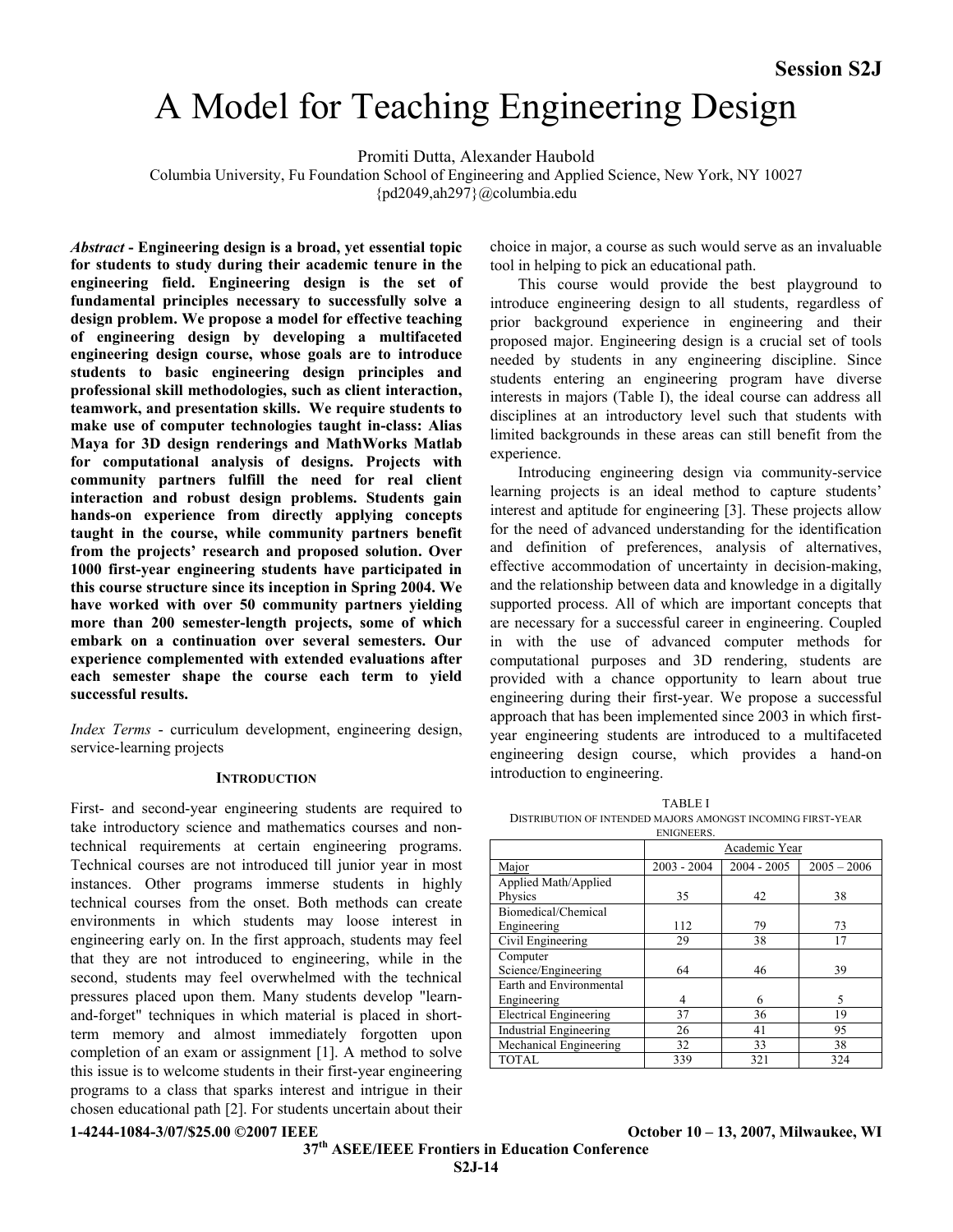# **COURSE OBJECTIVES**

The main objective of the course is to serve as an introduction to basic engineering design processes and complementary professional skills required for advancement in an engineering and applied science education and career. Students learn how to apply computer technologies such as advanced threedimensional graphs and web applications in the service of design. Aligned with the technical components of design, students develop collaboration, communication, problem solving, and project management skills.

Furthermore, we are an Accreditation Board for Engineering and Technology (ABET) certified institution and thus we strive to ensure that each course addresses as many of the ABET criterion as possible. The multidimensional and multi-modal aspect of our engineering design course assures that we meet all the requirements listed by ABET.

# **COURSE STRUCTURE**

The course is offered both semesters, fall and spring, and is a mandatory course for all first-year students in the engineering school. The class meets once a week during the academic term, typically fourteen weeks, for approximately three hours each session. Class time is split into two parts: a lecture on professional development and project management skills and an instructional workshop-type lecture session on the use of computer tools helpful for engineering design. We teach students how to use Mathworks Matlab for computational analysis and Alias Maya for 3D image modeling and renderings. Since we do not want to overwhelm the students with instruction in both software packages simultaneous, we have decided to instruct in Mathworks Matlab during the first half of the course and Alias Maya for the latter part. This arrangement is successful since computational tools are useful for analysis of data gathered by students during their research phase for their project at the beginning of the term. The use of Maya for 3D modeling and renders is useful towards the end of the academic term when students have reached some type of solution to their project. Additionally, students are not only required to use these tools for their course final project but they are also given individual assignments to complete during the academic term.

In addition, special class time is also scheduled for individual team and advisor group meetings, midterm and final presentations, and client meetings.

# **COURSE LECTURE MODULES**

Course lectures are divided into three modules: professional development and project management, computational analysis methods, and 3D image rendering. The lectures in professional development and project management span the entire academic term while the advanced computer application topics of computational analysis methods and 3D image rendering each occur for six-week sessions subsequently.

# *I. Professional Development and Project Management Lectures:*

This part of the class time is scheduled at the start of every class period. While we allocate a hour for this part of the class period, the essence of the lecture is approximately 25-30 minutes long. We intentionally use this method to provide students to work within their teams for the other 30 minutes on topics that were discussed during this lecture. This method allows for real-time feedback of concepts taught in class as students work on related activities. Team development is a crucial theme covered in the course. Our curriculum for these lectures revolves around the stages of team development: forming, storming, norming, performing, and adjourning [4]. Structuring our lectures around these five themes also aids in the temporal sequencing of course materials.

Forming is the onset of team development when the individual members of a team first meet and learn about the project objectives and challenges. During this sequence in the course (weeks 1 - 3), lectures describing proper assignment of team roles for handling different tasks as well as tools for performing client needs analysis are introduced as project management topics. Effective communication techniques are addressed for professional development as students are introduced to their clients.

During the storming stage (weeks 3 - 5), different solutions compete for consideration. The length of this stage will be the determination of the projects completion. Team conflict easily arises at this point as members try to convince each other of the feasibility of certain solutions over others. Conflict resolution is introduced in efforts of deterring students from deadlocking at this stage.

Decision making strategies will expedite the norming process in which each team picks a feasible final solution and start focusing on implementation strategies. Students need less guidance at this point during the semester and more teamwork time is necessary. Thus, the lectures during this time (weeks 5 - 7) become shorter and instruction is provided about different strategies to aid in the decision making process.

The performing stage occurs when students start the implementation process (weeks 7 - 12). This is considered the longest stage since implementation of the final product. Lectures focus on effective product design.

Finally the adjourning stage is when students complete their final deliverables and provide a completed package to their clients with appropriate documentation (weeks 12 - 14). Lectures focus on the important of communication: verbal and nonverbal. Table II summarizes the different stages of team development and lecture topics covered.

# *II. Computational Analysis Method using Mathworks Matlab:*

The sequence of six Matlab lectures is grouped into 3 themes: theory, programming, and data analysis. Matlab is introduced during weeks  $2 - 7$  to aid students with the research phases of their community-service learning project.

**1-4244-1084-3/07/\$25.00 ©2007 IEEE October 10 – 13, 2007, Milwaukee, WI**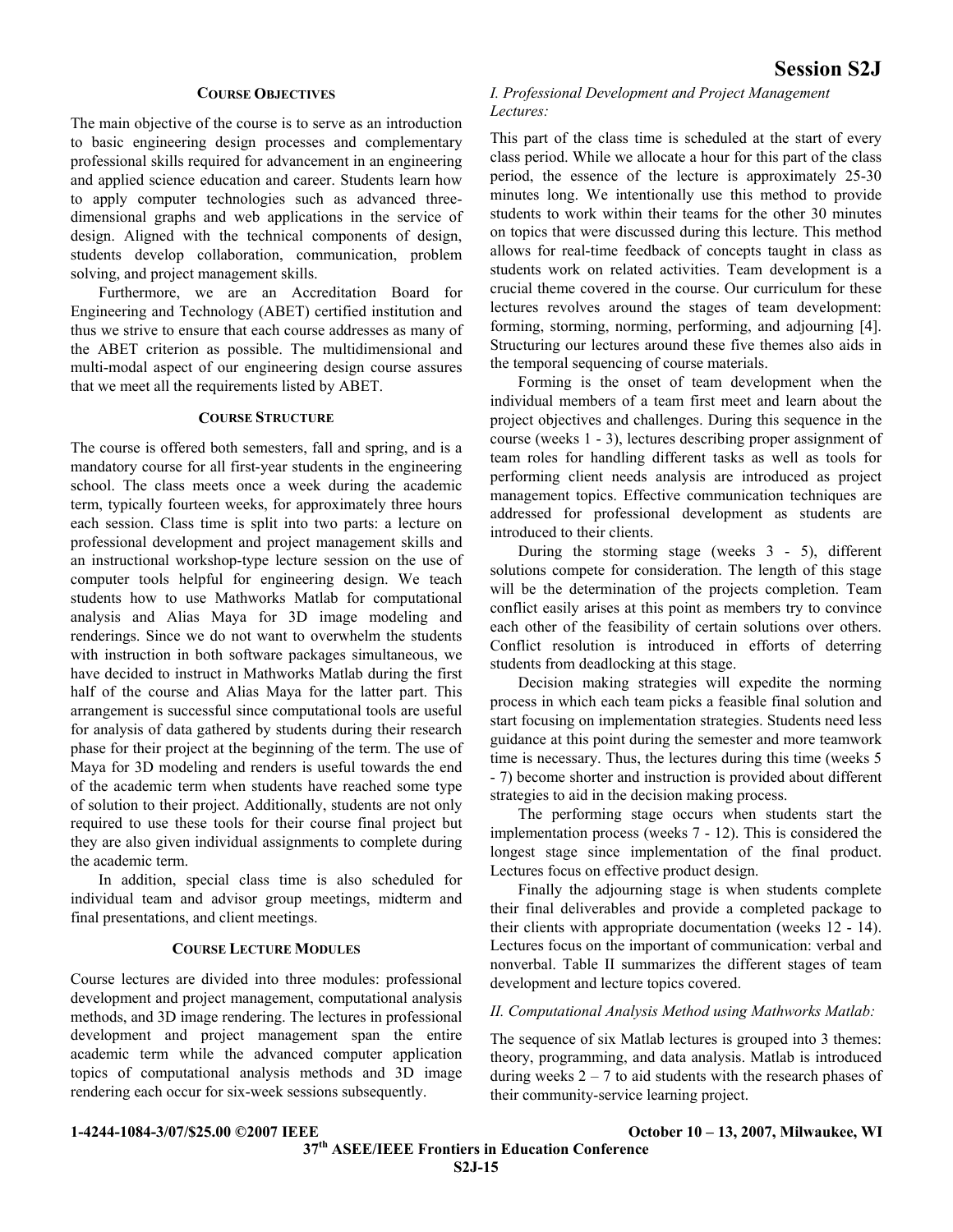#### TABLE II

| Week      | <b>Team Development Stage</b> | Lecture Topics                                                                                                                                                                                                                                                                                                                                                                                                                                                                                                                                                                   |
|-----------|-------------------------------|----------------------------------------------------------------------------------------------------------------------------------------------------------------------------------------------------------------------------------------------------------------------------------------------------------------------------------------------------------------------------------------------------------------------------------------------------------------------------------------------------------------------------------------------------------------------------------|
| $1 - 3$   | Forming                       | Description of Community Design Project and requirements<br>$\bullet$<br>Identify the key elements of an iterative design process (Phases and Stages)<br>$\bullet$<br>Professional skills required for effective design projects<br>٠<br>Defining the Problem/Customer Needs with emphasis on preliminary research<br>$\bullet$<br>Decision Making: Learning how to define functional requirements and design constraints based on a<br>$\bullet$<br>problem statement (Tools to support problem definition including objective trees, system sketching, and<br>concept mapping) |
| $3 - 5$   | Storming                      | <b>Formulating Solutions</b><br>٠<br>Conducting a client needs analysis<br>$\bullet$<br>Fundamentals of technical $\&$ marketing research<br>٠<br>Idea generation and lateral thinking<br>$\bullet$<br>Project Management Skills: Preparing task lists and Gantt charts<br>$\bullet$                                                                                                                                                                                                                                                                                             |
| $5 - 7$   | Norming                       | Introduction to modeling and prototyping<br>$\bullet$<br>Collaboration: Seeking input and feedback throughout the design process<br>٠<br>Cognitive issues in complex problem solving; individual biases<br>٠<br>Groupthink<br>$\bullet$                                                                                                                                                                                                                                                                                                                                          |
| $7 - 12$  | Performing                    | <b>Implementing Design</b><br>$\bullet$<br>Introduce types of design analyses: functional, market, human, aesthetic<br>٠                                                                                                                                                                                                                                                                                                                                                                                                                                                         |
| $12 - 14$ | Adjourning                    | <b>Presentation Skills</b><br>$\bullet$<br>Packaging of final deliverable<br>٠                                                                                                                                                                                                                                                                                                                                                                                                                                                                                                   |

CORRELATION BETWEEN TEAM DEVELOPMENT STAGE AND LECTURE TOPICS IN THE PROFESSIONAL DEVELOPMENT AND PROJECT MANGAEMETN LECTURE SERIES.

Introduction to theory is necessary since first-year students have limited experience and knowledge in this area. Since the course is offered to students from all engineering disciplines, a series of lectures on programming is necessary to ascertain a framework of reference for knowledge in this field. Data analysis is essential for any field of engineering. Basic statistics and regression modeling are the topics of discussion for this unit. Table III provides a summary of content for each lecture.

Individual assessment of student understanding is measured via a comprehensive written exam administered at the end of the lecture sequence. In addition, each community project team is required to submit a computational analysis of certain aspects of their project. This is to ensure that students understand the application of Matlab from the engineering design prospective.

TABLE III CORRELATION BETWEEN THEME AND LECTURE TOPIC IN COMPUTATIONAL ANALYSIS METHODS LECTURE SERIES.

| <b>Theme</b>  | Week | <b>Lecture Topics</b>             |  |  |
|---------------|------|-----------------------------------|--|--|
|               |      | Introduction to Matlab interface  |  |  |
| Theory        | 2    | Basic mathematical operations     |  |  |
|               |      | Fundamental data structures       |  |  |
|               |      | Basic matrix manipulation         |  |  |
| Programming   |      | Loops                             |  |  |
|               |      | Conditionals                      |  |  |
| Data Analysis |      | Data acquisition and manipulation |  |  |
|               | 6    | Plotting                          |  |  |
|               |      | <b>Basic statistics</b>           |  |  |
|               |      | Regression modeling               |  |  |

# *III. 3D Image Rendering using Alias Maya:*

The onset of the Maya is during week 8 and continues through week 13. This leaves one week for students to finalize and produce their 3D rendering in completion of their community projects.

The lecture sequence in Maya focuses on the use 3D modeling and visualization techniques for product design. During the first part, students are exposed to the basic tools used for 3D design and visualization. A series of in-class exercises teaches the students the tools necessary to generate 3D prototypes. Students use these skills to analyze and understand intrinsic design qualities of objects necessary for their own community projects. They learn the technicalities associated with that particular product by reverse-engineering the design process. In the final phase students focus on producing 3D renderings for the community projects that inherit the analytical design skills learned during the semester. Table IV provides a summary of the lecture topics in the Maya sequence.

| <b>TABLE IV</b>                              |
|----------------------------------------------|
| LECTURE TOPICS IN 3D IMAGE RENDERING SERIES. |

| Week | <b>Lecture Topics</b>            |
|------|----------------------------------|
|      | Modeling with primitives         |
|      | Drawing 2D lines                 |
| 10   | Drawing lines in 3D space        |
|      | Generating surfaces              |
| 12   | Editing surfaces                 |
| 13   | Lighting and rendering 3D models |

**1-4244-1084-3/07/\$25.00 ©2007 IEEE October 10 – 13, 2007, Milwaukee, WI**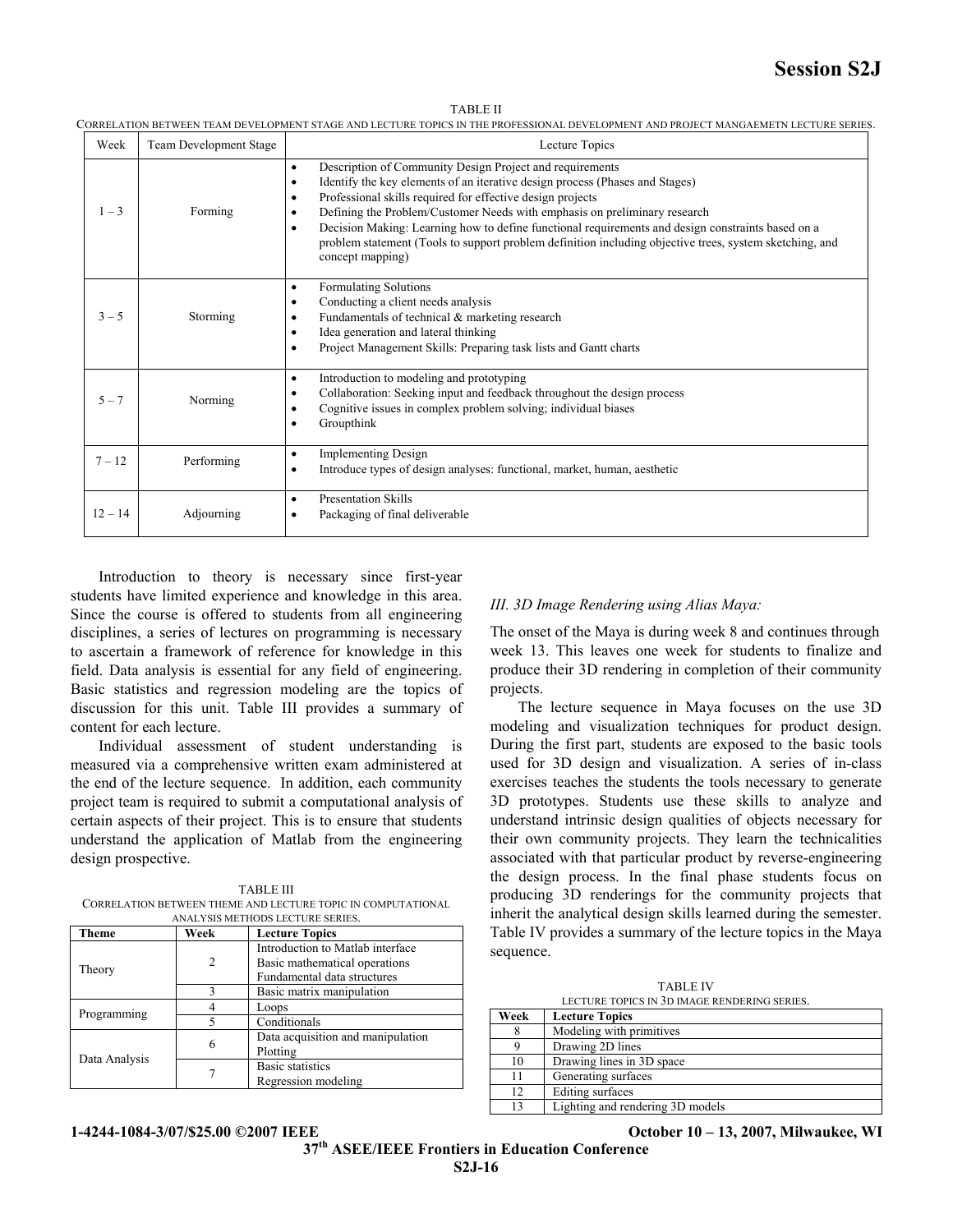# **COMMUNITY SERVICE-LEARNING PROJECTS (CSLP)**

Community service learning projects (CSLP) also assist in meeting the goals of a multidimensional course. Students are given the opportunity to experience the application of design principles discussed in class and to develop professional when meeting with clients and interpersonal skills when meeting amongst their own team members. The application of course material on real-world design problems serves as one of the program's greatest caveats.

# *I. CSLP Project Genres*

To further enhance each student's experience in the course, we propose five main genres for the types of community projects: assistive devices, civil/architectural designs, educational tools, information technology, and urban development.

The assistive devices project genre focuses on developing and redesigning equipment to comply with American Disabilities Act (ADA) standards. The civil/architectural genre focuses on design challenges in enclosed places, primarily concerning interior lighting, storage, shelving, and effective space utilization. Typical projects involve the redesign of space for a given area. Educational tools project genre is intent on enhancing current educational products on the market to meet the needs of academically challenged students from underprivileged areas. The information technology genre projects are interested in creating computerbased tools that can help community organizations. Finally, the urban development genre is primarily concerned with new innovative technologies for environmentally friendly designs.

Each genre caters to student interests in a particular engineering major (Table V) because first-year students enter the program with very diverse interests for their proposed major (Table I). The two majors, applied mathematics/applied physics and industrial engineering, are applicable each project genre. Applied mathematics/physics students possess interest and aptitude in technical computations required by the course for each project assigned. Industrial engineering students are useful for project management and for successful overseeing of team progress throughout the project.

#### *II. Selection of CSLP Teams and Assignment to Projects*

Teams are assigned for the each community project to assure that students are given the complete team development experience. Students are selected for the projects based on an assessment survey [5]. The assessment survey provides the instructors with information about each student's aptitude and interests in various subject areas. We try to balance the amount of technical and managerial expertise in every team, so that no team has an unfair advantage or disadvantage. Also we want to assign students to projects, which will capture their interest. Oftentimes lack of interest in assigned project can attribute to failure of a project.

TABLE V ENGINEERING MAJORS ASSOCIATED TO SPECIFIC COMMUNITY SERVICE-LEARNING PROJECT GENRES. SHADED BOXES REPRESENT MATCH BETWEEN MAJOR AND GENRE.

| Community Service-<br>Learning Project<br>Genre<br><b>Engineering Major</b> | <b>Assistive Devices</b> | Civil/architectural<br>besigns | Educational Tools | Information<br>Technology | Urban Development |
|-----------------------------------------------------------------------------|--------------------------|--------------------------------|-------------------|---------------------------|-------------------|
| Applied Math/Applied Physics                                                |                          |                                |                   |                           |                   |
| Biomedical/Chemical Engineering                                             |                          |                                |                   |                           |                   |
| Civil Engineering                                                           |                          |                                |                   |                           |                   |
| Computer Science/Engineering                                                |                          |                                |                   |                           |                   |
| Earth and Environmental Engineering                                         |                          |                                |                   |                           |                   |
| <b>Electrical Engineering</b>                                               |                          |                                |                   |                           |                   |
| <b>Industrial Engineering</b>                                               |                          |                                |                   |                           |                   |
| Mechanical Engineering                                                      |                          |                                |                   |                           |                   |

# *III. Final Project Deliverables*

Throughout the academic term, student teams are responsible for providing weekly progress reports to ensure that course instructors and community clients can monitor team progress. Project deliverables at the end of each academic term from each team include:

- proposal of a final solution to the initial engineering design problem
- written reports and verbal presentation of the proposed solution
- 3D design renderings using Alias Maya of deliverable
- computational analysis using Mathworks Matlab of deliverable.

# *IV. The Wheelchair Swing: A Successful Project*

In Summer 2004, we embarked on a multi-semester assistive devices project with the New York City Department of Parks and Recreation to build a playground for all children in Marcus Garvey Park. The students were to design pieces of playground equipment that could be easily used by children with different types of disabilities.

The project continued in the following semesters focusing on creating an actual physical prototype for one of the pieces of playground equipment, the wheelchair swing. The wheelchair swing allows children confined to wheelchairs to make use of a swing without the discomforts and complications of reseating themselves. Its ease of use for both the child and guardian make the swing an invaluable asset to any playground accommodating those with disabilities. The proposed design went through several iterations before the final design was completed and prototyped in Spring 2006 as shown in Figure 1.

# **CHALLENGES**

The primary challenge in designing a multifaceted engineering design course, which revolves around community servicelearning projects, is the proper identification of feasible projects for our students. We want to ensure that the projects

#### **1-4244-1084-3/07/\$25.00 ©2007 IEEE October 10 – 13, 2007, Milwaukee, WI**

# **Session S2J**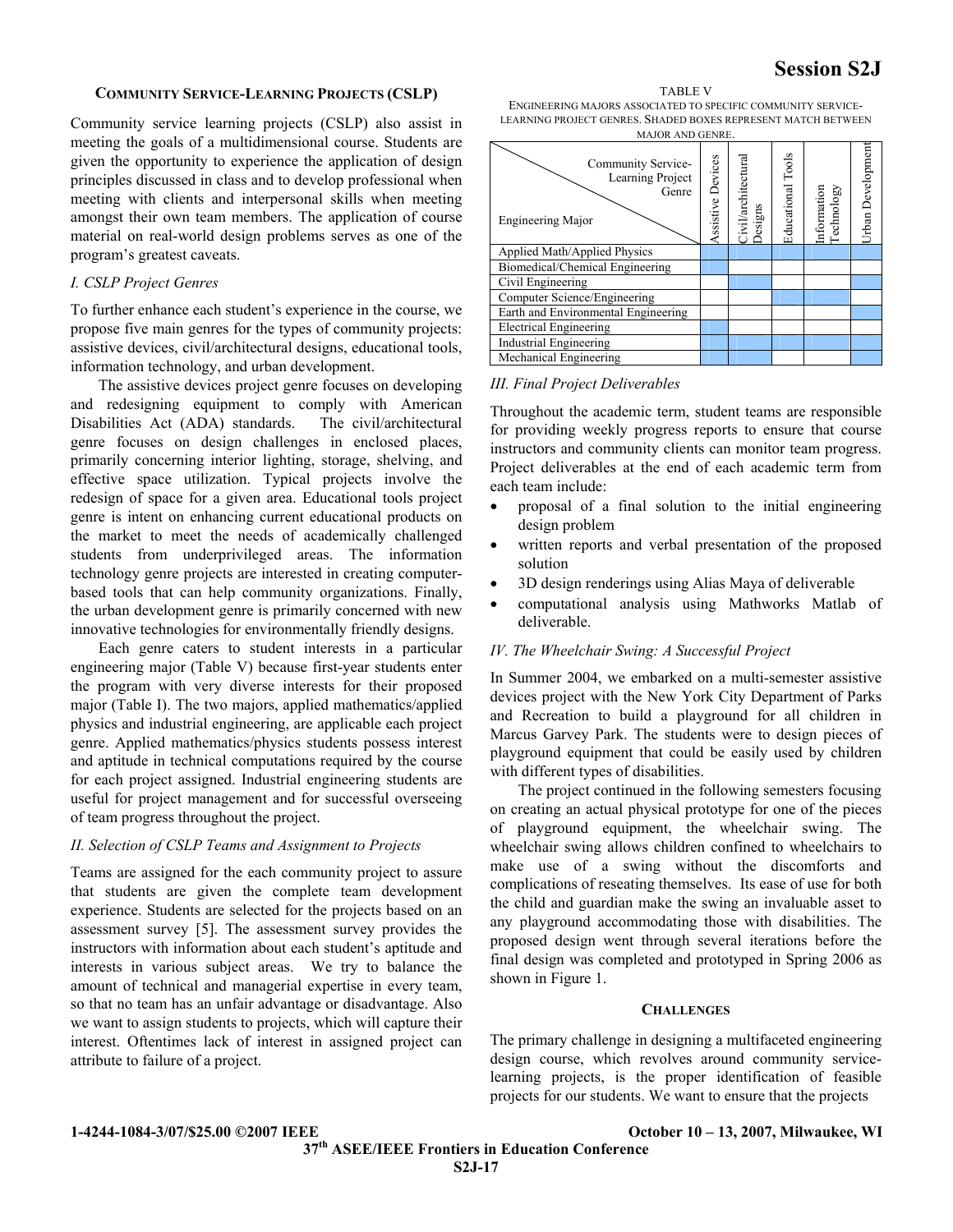

Evolution of the wheelchair swing project for the assistive devices genre. Design proposal by student teams in Fall 2004 (fisrt two pictures), Spring 2005 (third picture), modified design proposed in Fall 2005 (fourth picture) and final design (final picture).

assigned to the students are of appropriate difficulty levels. Picking an unmanageable project would discourage the students from engineering, which would defeat one of our fundamental goals of provoking enthusiasm amongst students in the field of engineering. We also need to pick projects that address all components of the course easily. Thus in picking projects for the information technology genre, we need to ascertain that there is some design problem associated to the projects. We do not want to simply assign students with the task of creating web pages and designing software, as this is not a computer science course. Furthermore, when a project requires the building of an actual prototype, our first-year students usually stumble upon a roadblock. Few students have previous experience in a machine shop and thus we typically have to provide added instructional for successful completion of these projects.

.

Time is a constant challenge faced in the course structure. With the given 3 hours in which we meet with our students, much of the class time is spent in lecture modules. Thus, very little time is allocated for helping individual student teams with additional assistance of their group community projects. Students can always schedule extra office hours, however, this can be difficult in arrange too since students have different schedules. Thus, it would have been beneficial if more team advising time could be allotted. Also, given the shortness of the academic term and the plethora of information we try to cover, many times the topics are rushed. A longer course, perhaps a two-part course, would be helpful in providing more flexibility in covering some of the lecture topics in greater detail. The instruction in the software packages we cover in the course would certainly benefit from such an arrangement, as students would have more immersion time.

Approximately 160 students are registered each term for this course. Thus, management of course materials such as student submissions and dissemination of necessary course materials is an arduous task. Continuous feedback is necessary for all student submissions to ensure that student work is improving. This is because of the building block nature of the course in which each assignment is an extension of the previous. The need arises to accurately and easily provide rapid feedback for all assignments. To solve this issue, we have created a very specific course management system (CMS), which creates a paperless studio [6].

### **RESOURCE REQUIREMENTS**

In comparison to other courses, a multifaceted engineering design course as described surprisingly does not require too many additional sources. Sustainability is therefore not an additional burden on the course staff. All projects assigned to students are from community clients, thus there is no monetary investment in attaining projects for students. Costs are introduced when a project reaches the actual prototyping phase. Support for this stage in the design process can be addressed through many sources of available funding: budgets set aside by community partners, institutional support provided by the National Science Foundation (Engineering Projects in Community Service). Therefore, no additional burden is placed on the institution.

Our course models instructional staff is varied from undergraduate students who serve as course teaching assistants to academic professors who serve as the main lecturers. Table VI shows the resource requirements breakdown for running this program for a given academic semester. Thus for an academic semester with 14 weeks, approximately 2408 hours of commitment are required.

| RESOURCE REQUIREMENTS BREAKDOWN FOR ONE ACADEMIC TERM. |                                   |  |
|--------------------------------------------------------|-----------------------------------|--|
| Resource                                               | Requirement                       |  |
| <b>Teaching Assistants</b>                             | $4$ individuals $-120$ hours/week |  |
| Community Partner Outreach and<br>Solicitation         | 1 individual $-40$ hours/week     |  |
| Lecturers                                              | $3$ individuals $-12$ hours/week  |  |
| TOTAL                                                  | 172 hours/week                    |  |

TABLE VI

 Lecturers develop curricular content for their lectures and host additional office hours as needed by the students. Teaching assistants hold office hours, assist with team projects, and grade papers. Additional hours are scheduled as need for teams involved in the prototyping phase of a project. All students are given access to the machine shop on campus for their prototyping needs. Large-scale working prototypes are typically created in the machine shop on campus while smaller prototypes may be constructed in students' own premises. On occasion, our community partners have facilities available for students to use when working on a prototype for the organization.

**1-4244-1084-3/07/\$25.00 ©2007 IEEE October 10 – 13, 2007, Milwaukee, WI** 

**37th ASEE/IEEE Frontiers in Education Conference**